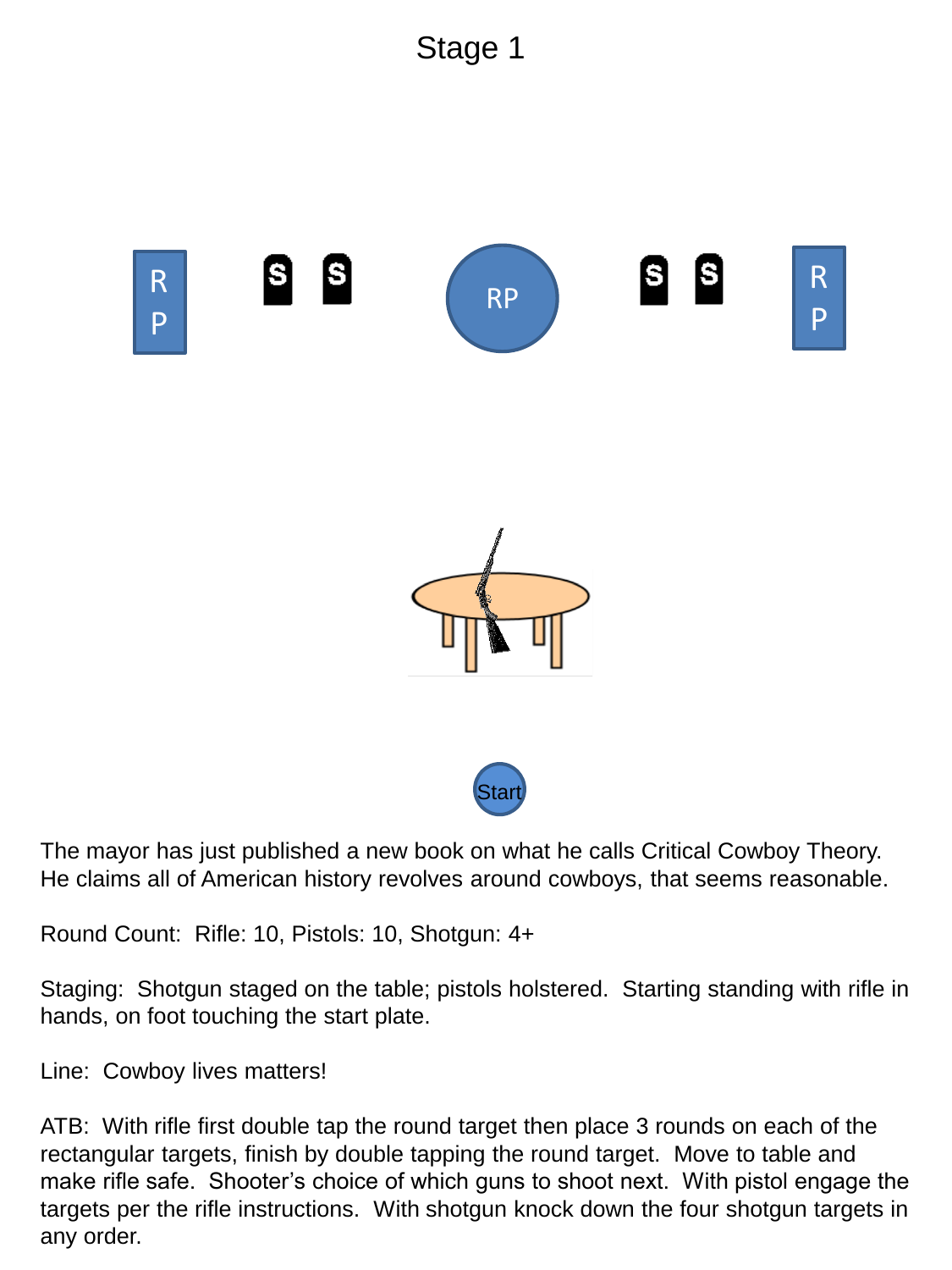



With the ammo shortage driving prices through the roof, people are getting desperate. Ammo rustling has outpaced cattle rustling!

Round Count: Rifle: 10, Pistols: 10, Shotgun: 4+

Staging: Shotgun and pistols staged on the table. Starting with rifle at port arms, one foot touching the start plate.

Star

Line: I don't want cows, just ammo!

ATB: With rifle, starting on either end, Nevada sweep the three rifle/pistol targets for 10 rounds, double tapping the round target each time. Move to the table and make rifle safe. Shooter's choice of which guns to shoot next. With pistol engage the targets per the rifle instructions. After use, pistols may be holstered or returned to the table. With shotgun knock down the four shotgun targets in any order.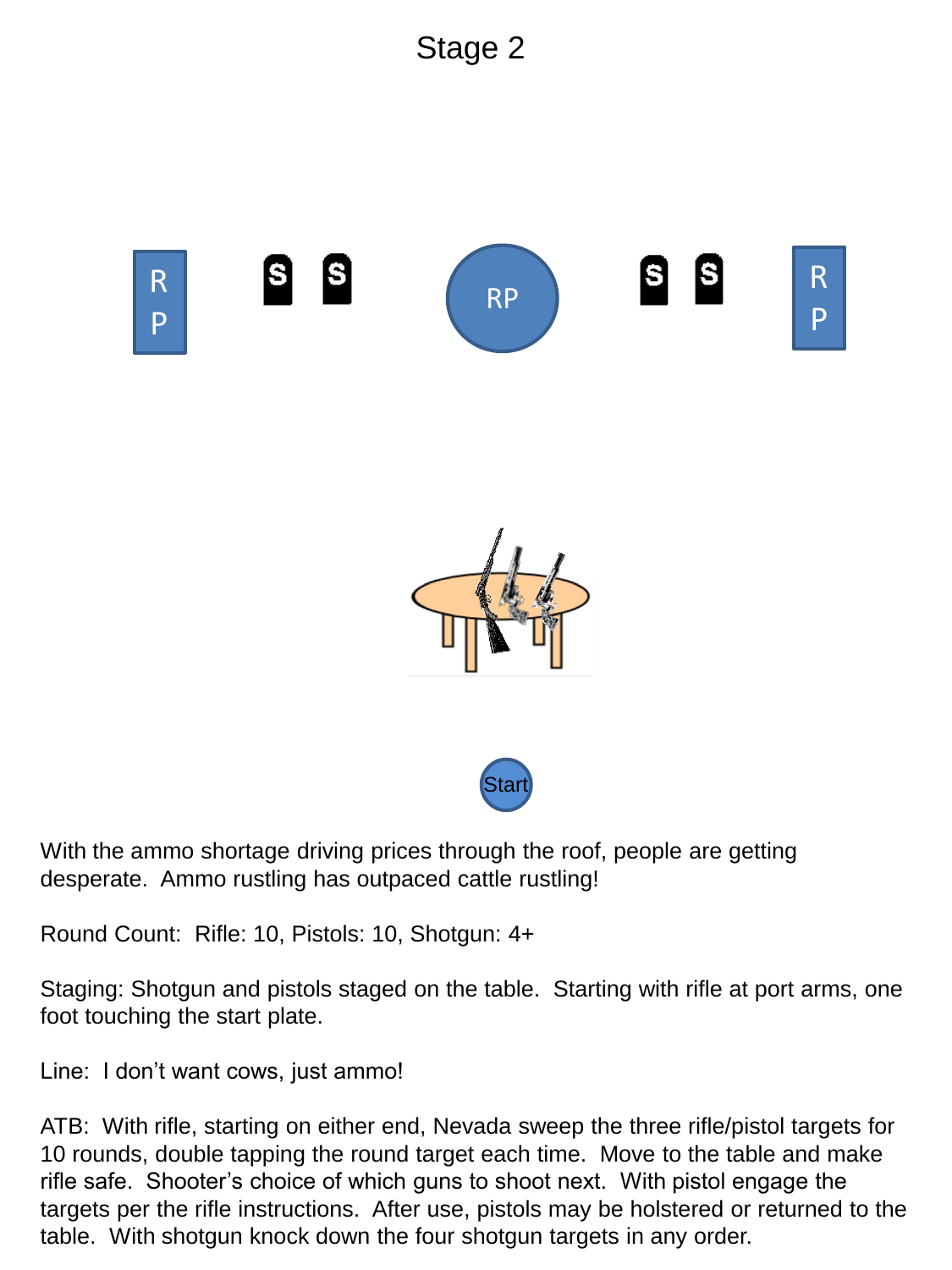

You have finally pulled a good load of gold from your mine, but some bandits want to take it from you. Not going to happen!

Round Count: Rifle: 10, Pistols: 10, Shotgun: 4+

Staging: Rifle staged on middle table and shotgun staged on right table, pistols holstered. Start standing behind either left or right table, hands on hat.

Line: You're not getting my gold!

ATB: If starting behind left table, with pistols engage pistol targets in a Lawrence Welk sweep (1-2-3-4) starting from either end. Move to middle table and with rifle engage rifle targets per pistol instructions. Move to right table and with shotgun knock down the four shotgun targets in any order.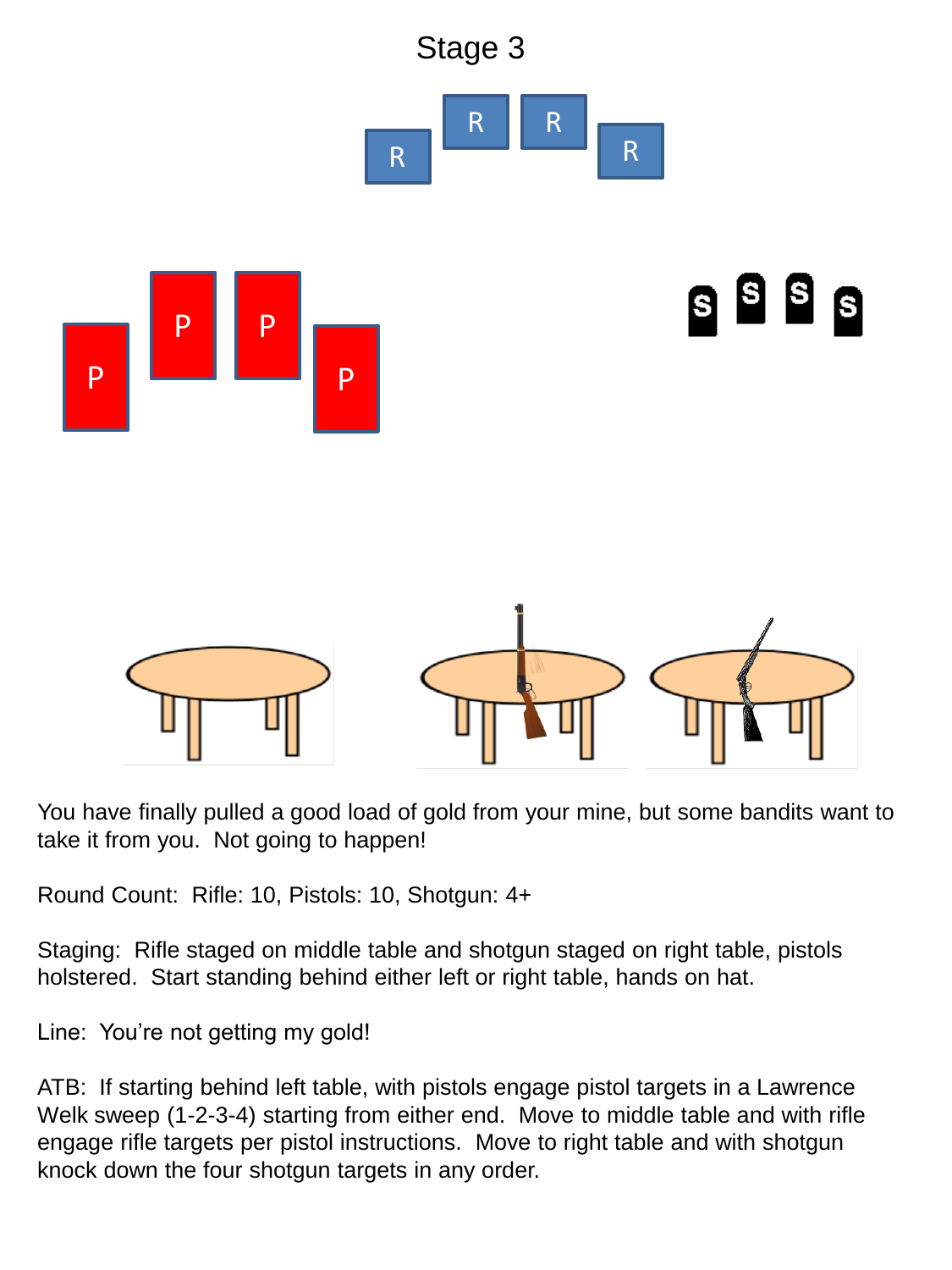

You have opened the first stockyard in Givhans Ferry, you have a lot of livestock available.

Round Count: Rifle: 10, Pistols: 10, Shotgun: 4+

Staging: Rifle staged on middle table and shotgun staged on right table, pistols holstered. Start standing behind middle table, hands on table not touching the rifle.

Line: Yes, we rent pigs!

ATB: With rifle engage rifle targets in the following order: 1, 2, 3 - 2, 3, 4 - 1, 2, 3, 4. Move to table of choice; from left table use pistols to engage pistol targets per rifle instructions. From right table use the shotgun to knock down the four shotgun targets in any order.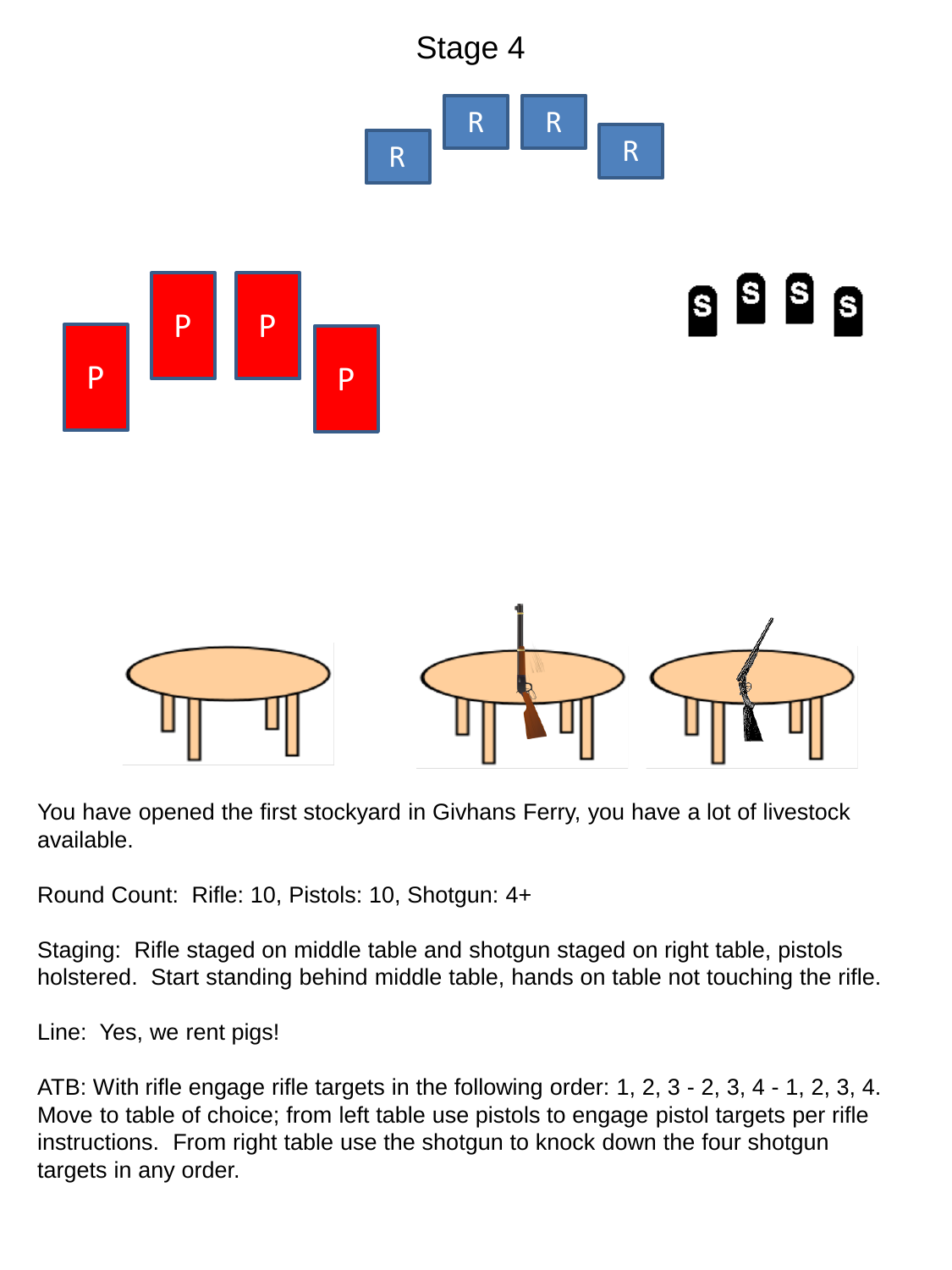

It has been a rather wet year, so wet that the gators are showing up in the darndest places!

Round Count: Rifle: 10, Pistols: 10, Shotgun: 0+

Staging: Rifle and shotgun staged on the table; pistols holstered. Start standing with one foot touching the start plate, both hands on pistol grips.

Line: There's a gator in the outhouse!

ATB: With pistols place 5 rounds on each of the pistol targets. Move to table. Then with rifle engage the four knock down targets and place 3 rounds on each of the square rifle targets. Knock downs that fail to fall may be made up with the shotgun. Only knockdowns left standing will count as misses. NOTE: 5 second bonus if you don't bring the shotgun.